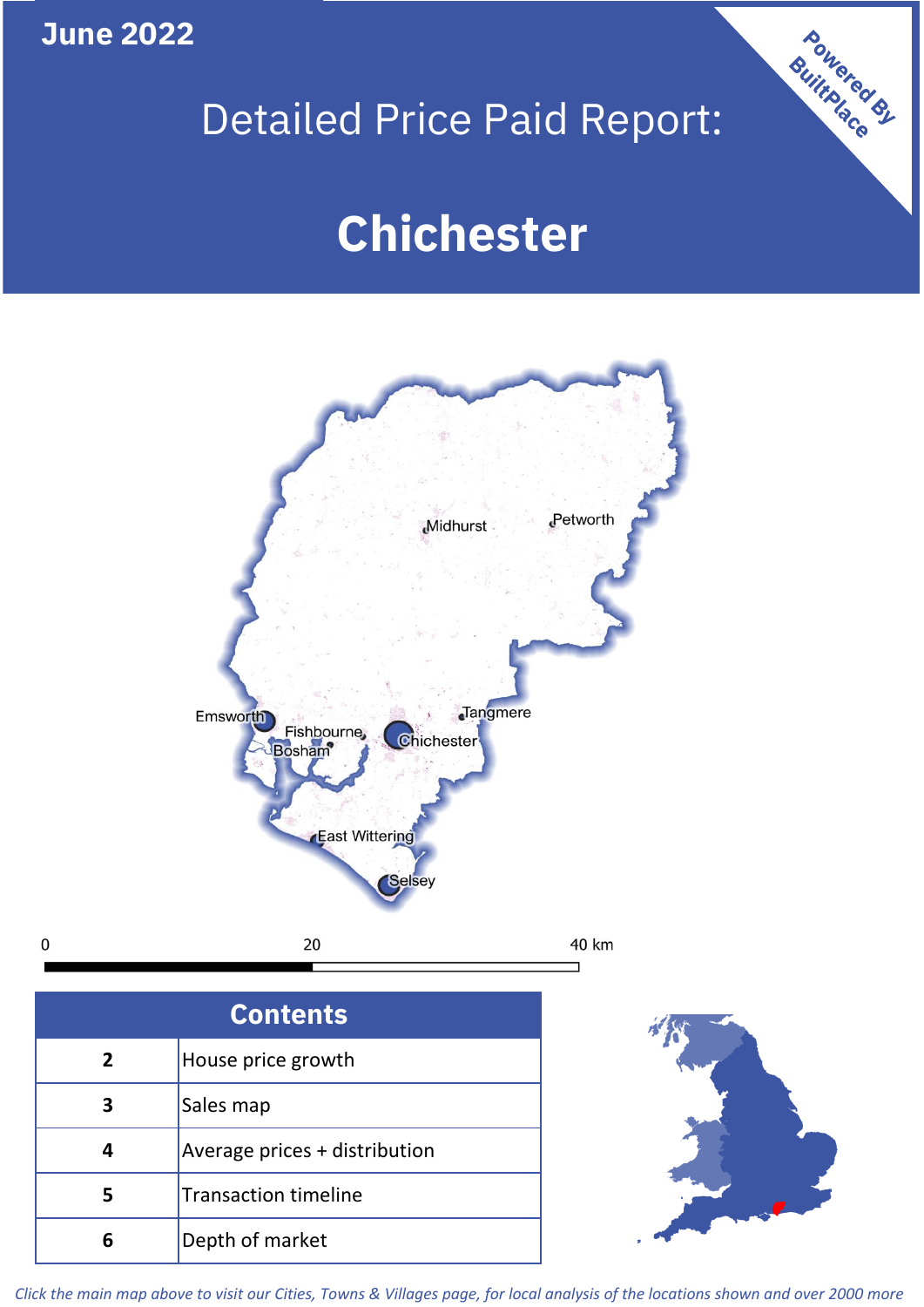#### **Headline Data**

|                     | <b>Current level</b> | 3 month  | <b>Annual</b> | 5 year | 10 year |
|---------------------|----------------------|----------|---------------|--------|---------|
| <b>House prices</b> | £466,440             | 3.0%     | 14.2%         | 24.7%  | 69.1%   |
| <b>Transactions</b> | 2,128                | $-15.4%$ | 10.8%         | 2.8%   | 20.0%   |

### **House Price Growth (April 2022 data)**

#### *Annual Change in House Prices*



House prices in Chichester grew by 14.2% in the 12 months to April 2022 (based on 3-month smoothed data). By comparison national house prices grew by 10.7% and prices in the South East grew by 11.5% over the same period.

Chichester house prices are now 61.3% above their previous peak in 2007, compared to +60.7% for the South East and +52.9% across England.



#### *Year-To-Date Change in House Prices, December to April*

Local prices have grown by 4.7% in 2022 so far, compared to growth of 0.1% over the same period last year.

#### *Source: OS OpenData; UK House Price Index (Contains HM Land Registry data © Crown copyright)*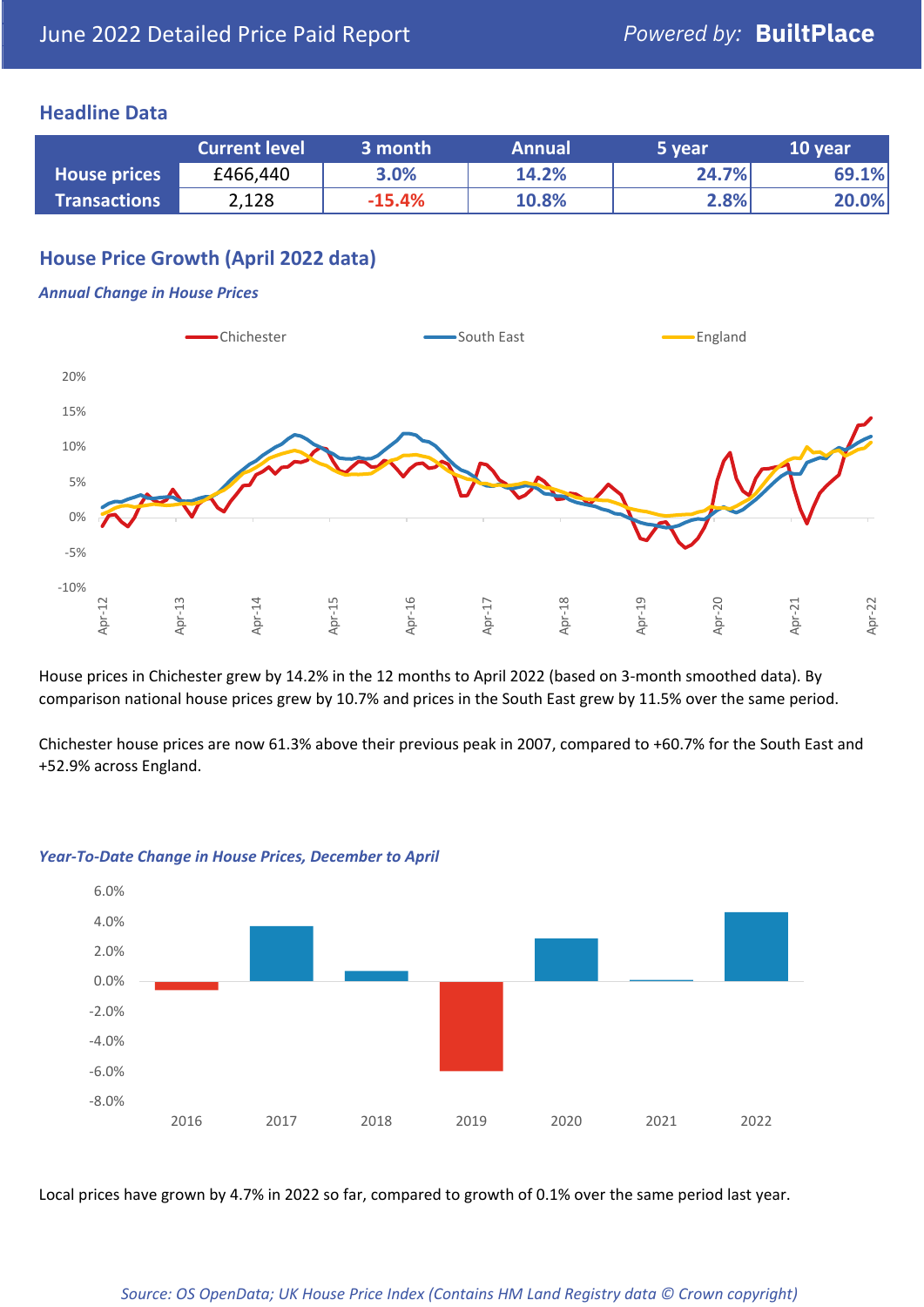## **House Price Map**

#### *12 months to April 2022*



*Each point is one postcode, coloured by the average value relative to all sales in this local authority (price bands are LA-specific quintiles).*

**Map Key**

| Min      | <b>Max</b> |                            |
|----------|------------|----------------------------|
| Up to    | £274,000   | 1st quintile / lowest 20%  |
| £274,000 | £350,000   | 2nd quintile               |
| £350,000 | £446,000   | 3rd quintile               |
| £446,000 | £692,000   | 4th quintile               |
| £692,000 | and over   | 5th quintile / highest 20% |

#### *Source: OS OpenData; UK House Price Index (Contains HM Land Registry data © Crown copyright)*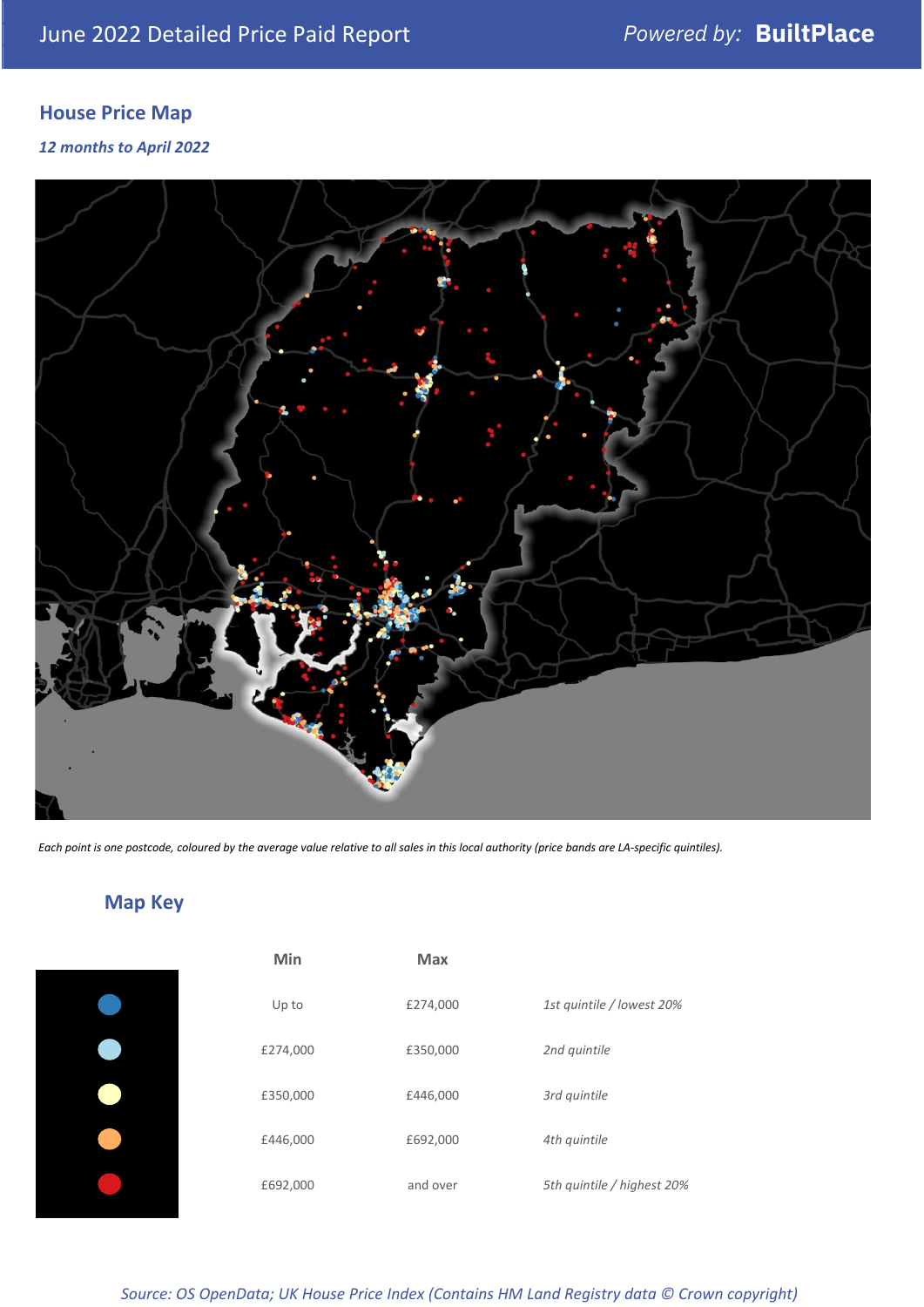### **Average House Price by Property Type**

#### *12 months to April 2022*



|                 | <b>New</b> | <b>Second hand</b> |  |  |
|-----------------|------------|--------------------|--|--|
| <b>Flat</b>     | £297,441   | £241,891           |  |  |
| <b>Terraced</b> | £305,000   | £390,296           |  |  |
| Semi-detached   | £349,652   | £424,585           |  |  |
| <b>Detached</b> | £553,000   | £840,093           |  |  |

#### **House Price Distribution by Year**

*All properties, by price band and calendar year (2020 = year to date)*

|                    | 1997 | 2002 | 2007 | 2012 | 2017 | 2019 | 2020 |
|--------------------|------|------|------|------|------|------|------|
| <b>Under £100k</b> | 60%  | 13%  | 1%   | 2%   | 0%   | 0%   | 2%   |
| £100-200k          | 29%  | 50%  | 25%  | 21%  | 9%   | 7%   | 11%  |
| E200-300k          | 6%   | 20%  | 38%  | 35%  | 26%  | 18%  | 18%  |
| £300-400k          | 2%   | 8%   | 17%  | 17%  | 25%  | 25%  | 21%  |
| £400-500k          | 1%   | 4%   | 8%   | 10%  | 15%  | 16%  | 13%  |
| £500k-1m           | 1%   | 4%   | 10%  | 12%  | 21%  | 26%  | 26%  |
| £1-2m              | 0%   | 1%   | 2%   | 2%   | 4%   | 6%   | 8%   |
| <b>Over £2m</b>    | 0%   | 0%   | 0%   | 0%   | 1%   | 1%   | 1%   |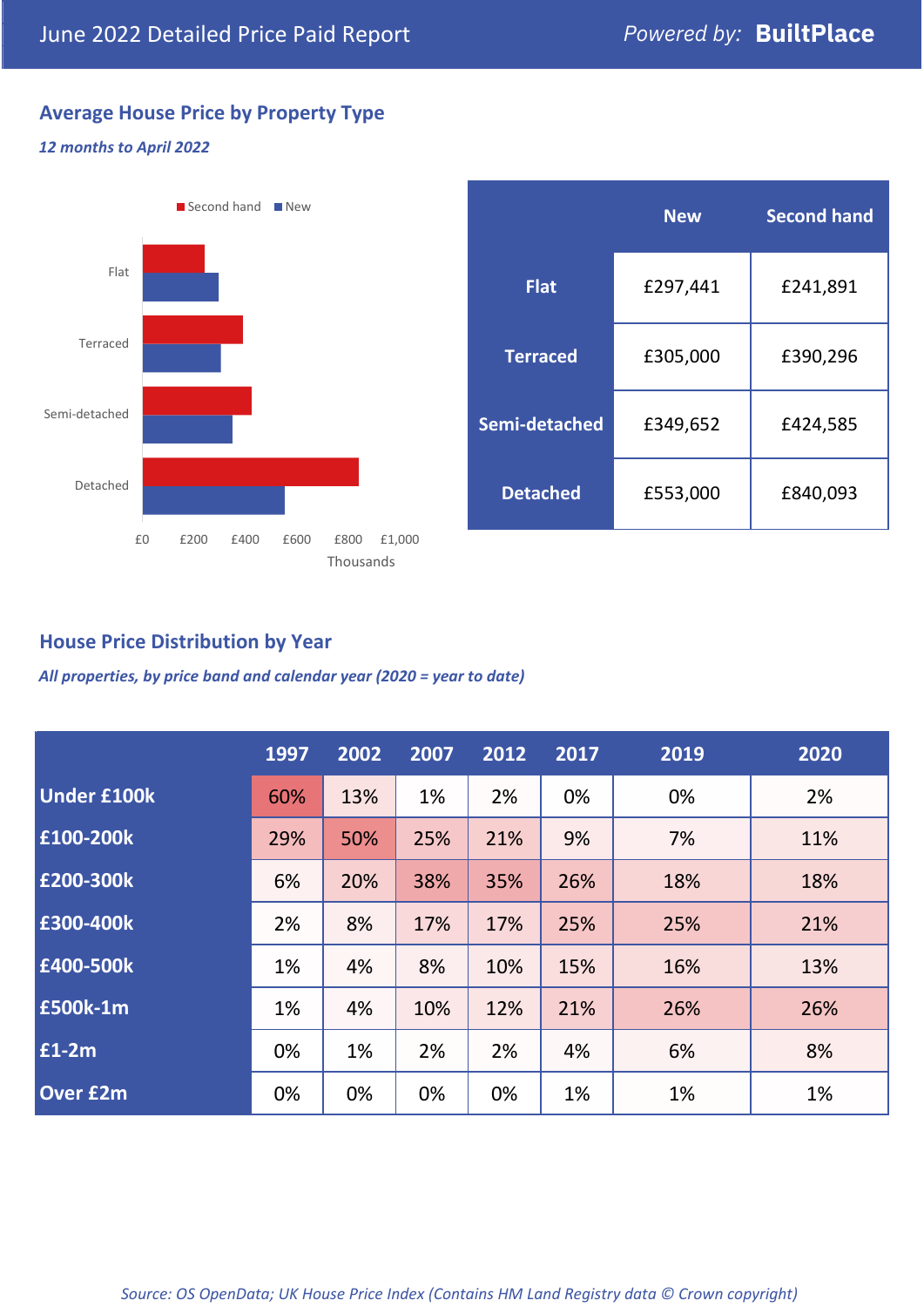#### **Transactions (February 2022 data)**

*Annual Transactions, Indexed (2001-05 average = 100)*



There were 2,128 transactions in Chichester during the 12 months to February 2022. This is 85% of the average from 2001-05 and suggests activity is below pre-downturn levels.

Transactions in Chichester have fallen by 10.4% since 2014, compared to changes of -9.9% for South East and -7.7% for England.



#### *Cash and New Build Sales as % of Total, by Year*

*Note: The data on this page EXCLUDES transactions identified as transfers under a power of sale/repossessions, buy-to-lets (where they can be identified by a mortgage), and transfers to non-private individuals - i.e. it comprises only Land Registry 'A' data.*